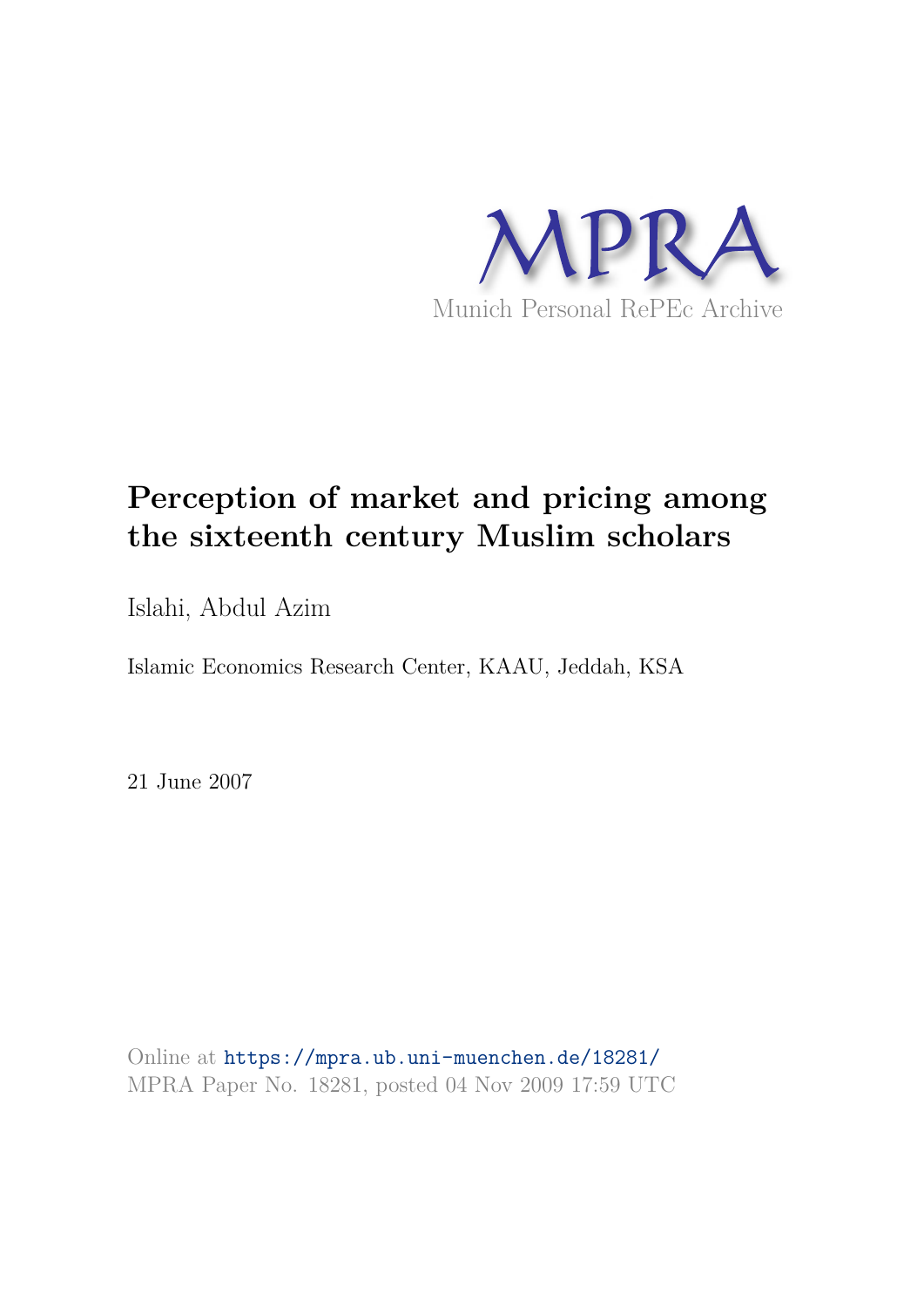# **PERCEPTION OF MARKET AND PRICING AMONG THE SIXTEENTH CENTURY MUSLIM SCHOLARS**

### **Abdul Azim Islahi**

**ABSTRACT:** The present paper investigates the perception of market and mechanism of pricing among the sixteenth century Muslim scholars, a period hitherto unexplored. In the commencement it briefly states the insufficient attention that the subject of market – the most fundamental element of Economics – has received in the conventional economics. To set a proper perspective it examines the situation in the Islamic tradition in earlier centuries before it studies the understanding of market and pricing among the Muslim scholars of the study period. It also deals with their stand regarding the price regulation. For comparison purpose, it examines the treatment of market and pricing in the work of their contemporary Western scholars. The paper ends with a note on 'just price', one of the most important economic concepts in the medieval period.

 Market is mainly a subject of economics but at the same time it has been one of the most neglected economic themes. Barber says: "The history of economic thought shows surprisingly a small amount of attention given to the idea of market" (Barber, 1977, p. 18). In his opinion, 'the notion of market is so much a part of the economist's world view that little attention is paid to it as just one of the ways in which individuals can enter into exchange relationship with one another. Like the fish who ignores the water that surrounds it, the economist does not isolate the market for specific study'1 (Dworkin, Gerald et al., 1977, p. 3). Barber's conclusion is based on survey of a number of important works on economic ideas. He does not find 'a single general article on the idea of the market' (ibid.) 'Even the great figures had said relatively little about the market as such …' (ibid., p. 19). The same is situation with works written by socialist authors. For example, Sweezy (1942) has 'nothing on the market'. Adam Smith's long tome, *An Inquiry into the Nature and Causes of the Wealth of Nations*, mentions the market in one chapter, entitled "that the Division of Labour is Limited by the Extent of the Market". Even in Joseph Schumpeter's enormously detailed and immensely scholarly work *History of Economic Analysis*, with 1200 pages, there is no section on "the market" and the "market" is not even indexed in a subject index that is 30 pages long (ibid, p. 20). If this has been the state of affairs in the modern history of economic thought, one may not be very hopeful and ambitious to find a clear treatment of market as a social institution in the writing of earlier scholars.

Surprisingly we find substantial discussion on market, pricing and imperfections in the writings of Muslim scholars up to fifteenth century. It is worth while to have a look over the past before we examine the situation during our study period.

Starting from the first century *hijrah* (7<sup>th</sup> AD), we find a chain of works that addressed the functioning of market. First, during the time of the Prophet himself the question of interference in market arose when prices increased. But reasons, as Ibn Taymiyah (1976, pp. 41-42) argued, were economic, and not any imperfection created by non-market agents, so the Prophet refused to fix the price administratively. Thus, he approved and encouraged the role of a free-market. This tradition provided a note of precaution and need for twice thinking before recommending any interference in the market functioning. As early as  $3^{\text{rd}}/9^{\text{th}}$ century Abu Bakr Yahya b. Umar al-Kinani (213-289/828-901), an Andalusian Malikite jurist, authored *Kitab Ahkam al-Suq* (A Book on Rules of the Market). It is perhaps the first work exclusively dealing with issues related to market problems, price, demand and supply, competition, monopoly, etc. Scholars like al-Shafi'i, (d. 205/820), Abu Yusuf (d. 182/798), Ibn al-Muqaffa' (d. 139/756), al-Jahiz (d. 295/869), Qadi Abd al-Jabbar (d. 415/1023), al-Juwayni (d. 478/1085), al-Ghazali (d. 505/1111), Ibn Taymiyah (d. 728/1328), Ibn Khaldun (d. 808/1406) and many others have dealt with the issue of the price and market.<sup>2</sup> Especially the last two scholars took the discussion to the level on which the latter Muslim scholars could have constructed a scientific theory of market.<sup>3</sup> Although there was relatively advanced thinking on market and pricing in Islamic tradition, scholars who came later did not care to improve upon it. The lead was taken by European scholars as we shall see below.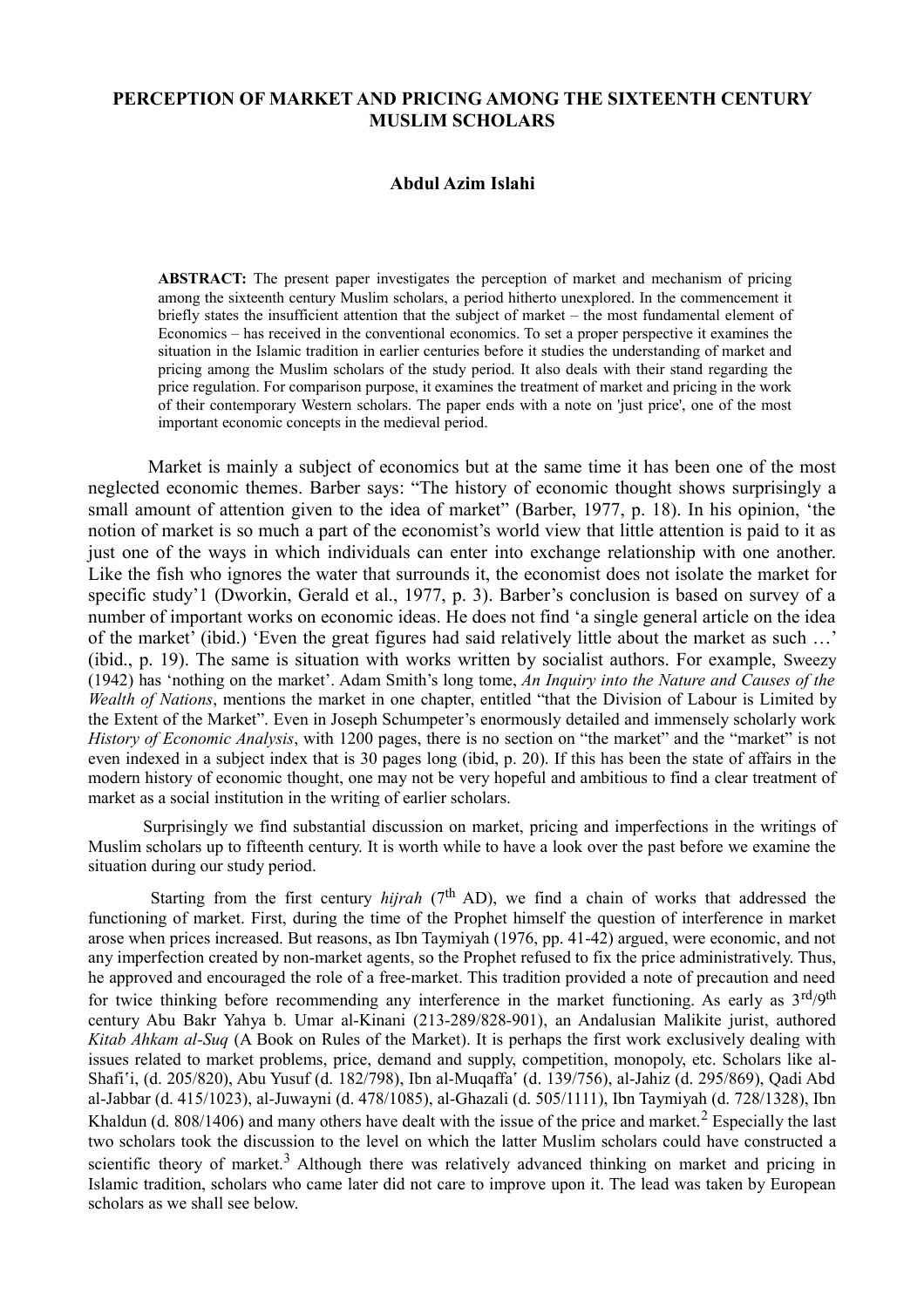#### **2. Understanding of price fluctuations and market forces**

 The sixteenth century saw a great number of fluctuations in prices. This must have attracted the attentions of thinkers of the period to find out the reason behind such fluctuations, and they really did it. The historians who report such incidences they also point out the reasons. They were fully aware that it is demand for and supply of a good that determine the price and changes in these two market forces result fluctuations in the price. However, these scholars were more worried about supply and less bothering of demand. But they knew that, *ceteris paribus*, a decrease in demand would result a fall in price while an increase in demand would result an increase in the price. For example, Ibn Tulun (d. 953/1546) notes that in the year 923/1520 prices increased because of he influx of Turkish people and their settlement in Damascus (1998, p. 376) causing an increase in demand. Similarly it was observed that the arrival of pilgrims generally caused an increase in prices in Makkah if provisions of required quantity of goods were not made (al-Jaziri, n.d., pp. 807, 927, 1008 etc.). Al-Jaziri notes that prices decreased in 969/1565 in Hijaz because death of a large number of people resulted a decrease in demand (ibid. p. 1038). Or the price of beef declined when people refrained from its consumption due to mad-cow disease (Ibn Tulun, 1998, p. 291).

 As noted above the sixteenth century scholars paid more attention to the element of supply and various factors that affected supply and eventually the price. There have been two major sources of supply – domestic product and import. There was active trading with other countries and barter exchange was a major portion. Even foreign traders preferred to buy local goods at time of return to their countries to profit in twoway trading. The reason for that there was no complaint against foreign traders may be because people realized the mutual benefits of foreign trade.

 The scholars of the period report that the factors that mainly affected the domestic supply included non-flooding of the Nile and scanty rainfall (Ibn Iyas, 1960, vol.4, p. 217, 241, Ibn Tulun, 1988, p. 298, Al-Jaziri, n.d., pp. 1163-1164). Imposition of heavy taxes, (Ibn Iyas, 1960, vol.4, pp. 329, 357), deteriorating law and order situation and rioting by unruly elements (ibid. pp. 295, 353, 369, 408, 427, 463-64, 486) were some other reasons that affected the domestic supply. On the other hand, the timely flooding of the Nile, sufficient rains (ibid. p. 295), cut in taxes, and peace and security boosted supply (ibid., p.304). Domestic supply was also affected by hoarding, middlemanship, and monopolization. Speculation exerted its two-way effects on expansion and contraction of supply (Ibn Iyas, p. 295, al-Jaziri, pp. 966, 973, 1151).

 The import was a very important source of supply during the period under study. Al-Jaziri does not miss to report the arrival, delay or non-arrival of Indian goods in the Makkan market and accordingly their effects on the prices (al-Jaziri, p. 1009, 1055, 1128, etc.). When ship laden with merchandise arrived, prices decreased; when delayed or failed to reach, prices soared. The main reason that affected the supply through import was the existence of Portuguese piracy (al-Jaziri, p. 1155). Import was also affected by frequent changes and debasement of the currency. Increase of duties on foreign traders (Ibn Iyas, 1960, vol. 4, p. 424) and sometimes monopolization of spice trade by the Sultan discouraged supply of goods through maritime trade (al-Jaziri, p. 966). Some other factors that disturbed supply were acts of forestalling, middlemanship and speculations (ibid, pp. 973, Ibn Iyas, 1960, vol.4, p.355).

 Muslim scholars were in favour of free competitive market. They criticized trading by the Sultan and his monopolization of certain trades. They stressed that if the Kings began trading, the ordinary persons could not survive because the latter had no power to compete the former (al-Jaziri, pp. 975, 1081). They were also against hoarding and profiteering by some officials or big traders (ibid. pp. 966, 972, 999). Thus, they were quite familiar with the pattern of monopoly, on which they bestowed an impulsive hatred, and with competition, which they conceived to be the normal pattern without bothering to define it.

### **3. Administrative Price Fixation**

 Price control and administrative fixation has been a controversial matter in the history of Islamic economic thought. A comprehensive treatment of the subject is found with Ibn Taymiyah<sup>4</sup> (1976, pp.24-51) and Ibn al-Qayyim (d.751/1350) (1953, pp. 24-44, 247, 258). The issue did not attract enough attention of the subsequent scholars and hardly any noticeable improvement was made on this topic in the sixteenth century. But one may find instances of price regulations in this period. Recognizing responsibilities towards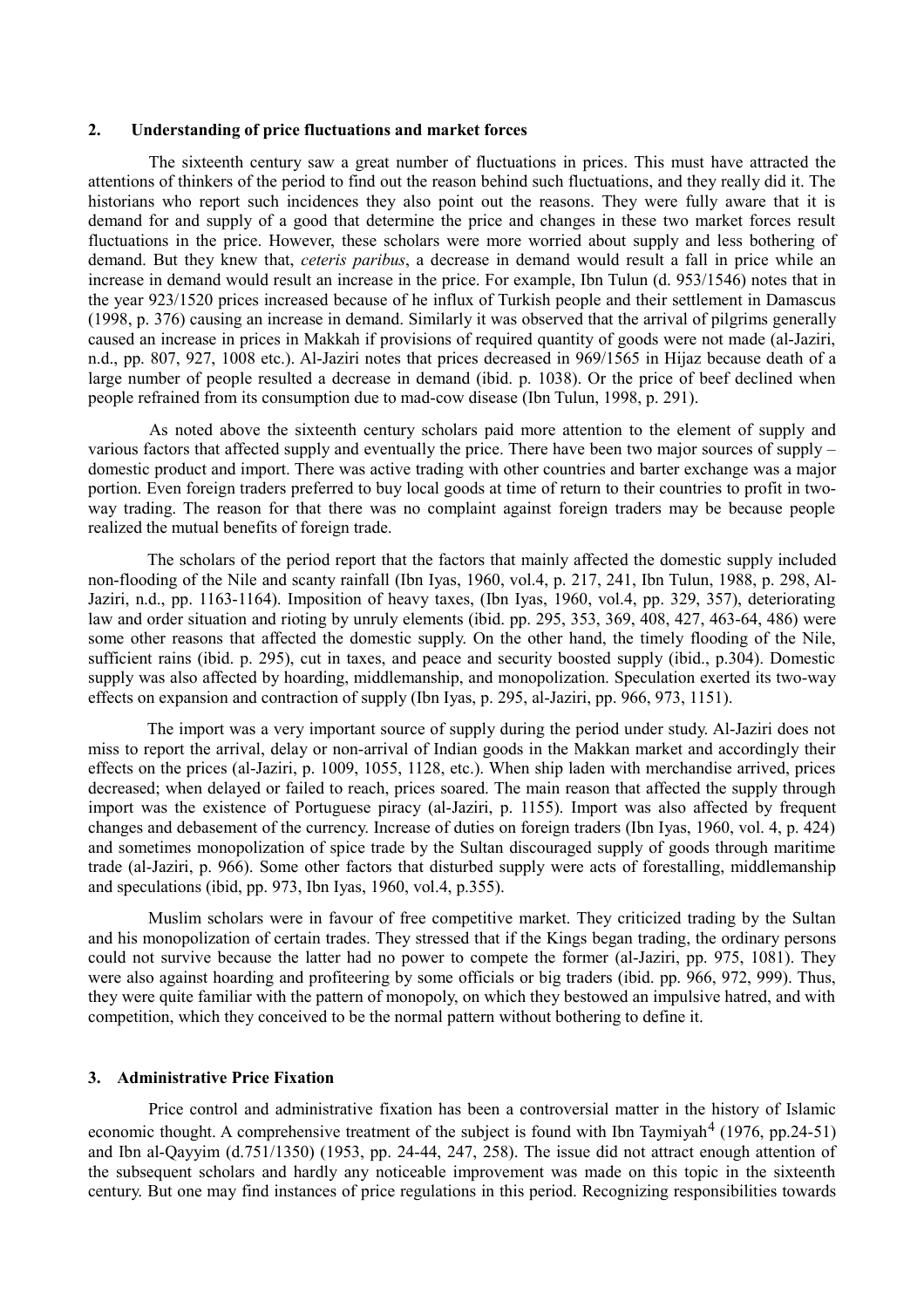need fulfillment of the citizens, especially the price of necessary goods were fixed (Ibn Tulun, pp. 216, 364, Ibn Iyas, 4:338) and there was existing the *hisbah* institution to supervise the market. But the enforcement of price control was not always very strict. Especially during the Mamluk period when the official machinery weakened and the government control loosened, corruption entered the *hisbah* institution. The post of *muhtasib* was secured through offering money and the sellers violated price regulations by offering bribery to the *muhtasib* (Ibn Tulun, p. 216, al-Jaziri, pp.1000, 1144). Whenever an honest market officer was appointed the situation improved and objective was achieved. Otherwise, it defeated the purpose. Examples are also found when price control resulted in black marketing or further shortage (al-Jaziri, p. 978). Subsidy and rationing was adopted to solve the problem of shortage arising out of authoritative fixation of the price (ibid. p. 1164).

In the Ottoman Turkish the term *narkh*<sup>5</sup> was used for the prices fixed by officials for various commodities. To ensure fair price fixation, the *qadi* was also involved in determination of the price. Proposals were sought from those who were involved in production and procurement of the goods. Then he used to decide the price in the light of their proposals as well as opinions of knowledgeable persons and the suggestions of the *muhtasib*. In this connection cost of production was taken into consideration and a profit of 10-12 percent was ensured. A strict vigilance was carried out to ensure full compliance to the fixed prices (Kutukoglu, 1993, E I, 7: 964).

 During the thirteenth and fourteenth century, the concept of just price with the Muslim scholars and their view about its determination was far superior and clearer than their contemporary Western Scholastics. Since it is out of the scope of our study, we just present a single example. It is stated that regarding the determination of just market price, the fifteenth century German Dominican John Nider (d. 1438) stated that '.. by as much as a greater number of men have need of a commodity and desire to possess it, whereas the available supply of it less, by so much it is more likely to be estimated and sold at a higher price' (Gordon, 1975, p. 232). A century prior to him, the Muslim scholar Ibn Taymiyah (d. 728/1328) described the same idea in more clear words. He says: "Rise and fall in prices is not always due to wrong practice (z*ulm*) of certain individuals. Sometimes the reason for it is deficiency in production or decline in import of the goods in demand. Thus, if desire for the good increases while its availability decreases, its price rises. On the other hand, if availability of the good increases and desire for it decreases, the price comes down. This scarcity or abundance may not be caused by the action of any individuals; it may be due to a cause not involving any injustice, or sometimes, it may have a cause that does involve injustice" (Ibn Taymiyah, Vol. 8, p. 583). At another occasion he said: "If people are dealing their goods in the normal ways, without any injustice on their part and the price rises either due to shortage of the goods (i.e. decrease in supply) or due to increase in population (i.e. increase in demand, then it is from Allah. In such cases, to force the sellers to sell their goods at a particular price is a wrongful pressure" (Ibn Taymiyah, 1976, p. 24).

 Even the sixteenth century European scholars could hardly add any thing to what already was mentioned by Ibn Taymiyah, Ibn Khaldun and some other Muslim scholars in earlier centuries. A few examples from the sixteenth century will be in order:

#### **4. Examples from the Sixteenth Century**

 We hardly find views of the Western scholars of the sixteenth century on market and price in books dealing with the early modern period. Only Gordon (1975) has given opinions of a few such scholars. It will be interesting to compare them with those already found with the Muslim scholars of earlier centuries. In the sixteenth century Cardinal Cajetan<sup>6</sup> further strengthened the idea of just price and in his comments on St. Thomas Aquinas (1224-74), he claims that in Aquinas' views a just price is one, which at a given time, can be obtained from the buyers, assuming common knowledge and in the absence of all fraud and coercion' (Gordon, 1975, p. 236). Elsewhere we have shown that Ibn Taymiyah's concept of just price referred to a price determined in a free competitive market by forces of demand and supply with full knowledge of the market actors and without any fraud (Islahi, 1988, pp. 83-84).

A follower of Cardinal Cajetan, Domingo de Soto<sup>7</sup> suggested that the price is to be set 'by the opinion of prudent and fair-minded men', in the light of prevailing market conditions in a given area (Gordon, p. 237). This is reminiscent of the committee idea that was suggested by an early scholar Ibn Habib (d. 238/852). According to him, the authority should call a meeting comprising the representatives of the market and some other experts. And in the light of their cost and other expenses and consideration of the interests of all parties, he should fix a price that is just and fair. It must bear a reasonable profit to the sellers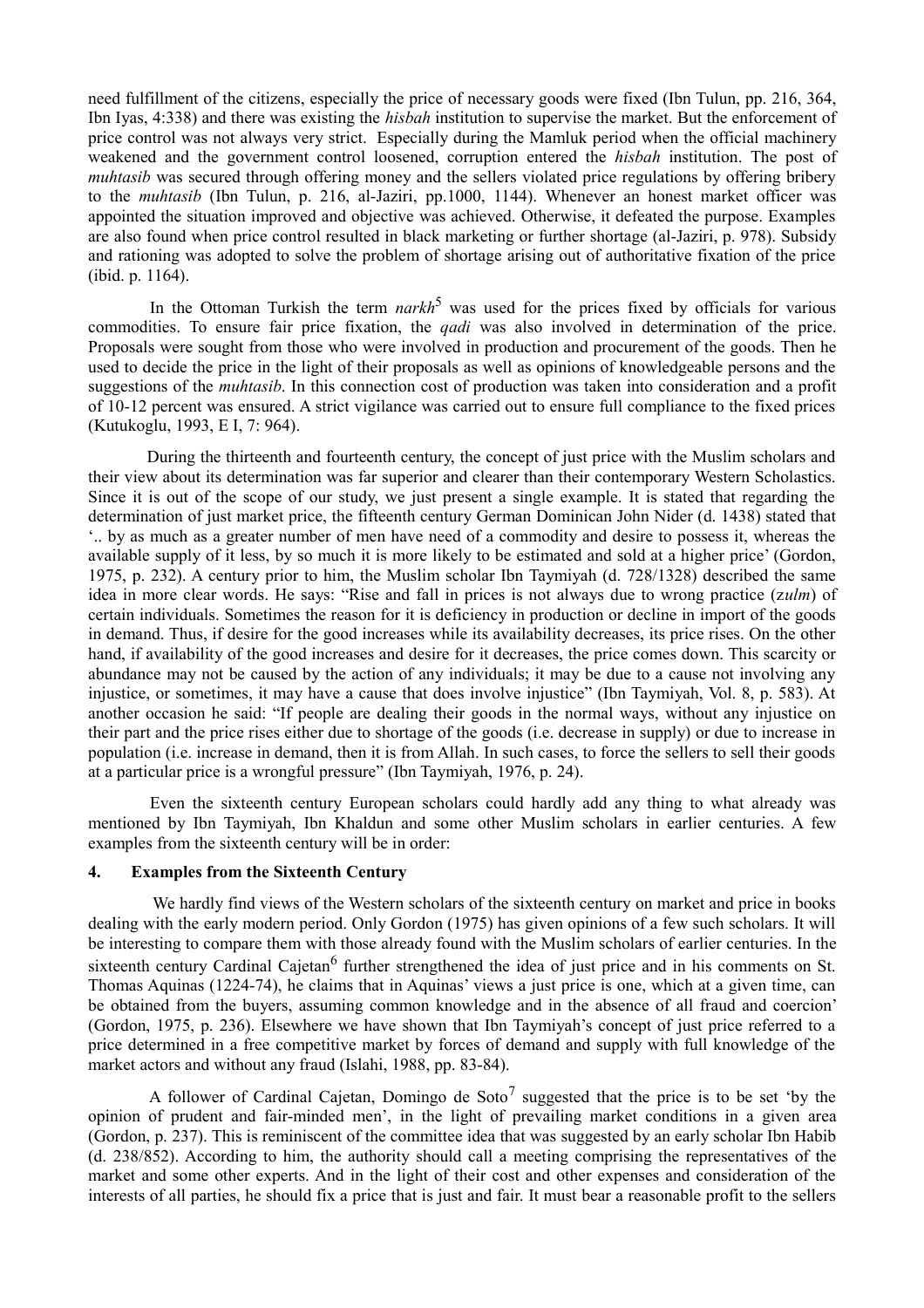and it is not burdensome to the buyers (al-Baji, 1332H., Vol. 5, p. 19). As noted above in the period under study Ottomans applied similar method to fix prices of essential commodities.

From among the sixteenth century Western scholars Martin de Azpilcueta Navarro<sup>8</sup> (Navarrus) was an opponent of a statutory price fixation, arguing that when goods were abundant it was quite unnecessary, and that when they were scarce the system might do the welfare of the community more harm than good (Gordon, p. 239). Such a line of thinking was not uncommon among the earlier Muslim scholars. Ibn Qudamah (d. 682/1283), an opponent of price control analyzed the authoritarian price fixation and pointed out the disadvantages of this type of price control. According to him, price fixing will bring about a result exactly opposite of what it intends. It is obvious that price fixing must lead to expensiveness. This is so because when outside traders hear about price control they will not bring their goods into that area where they would be forced to sell at a price against their will. And local traders who have the stocks will conceal them. The needy consumers will demand the goods and having their demand unsatisfied will bid the price up. The price will thus increase and both parties will suffer – the sellers will suffer as they have been restricted from the sale of their goods and the buyers will suffer as their wants have been left unfulfilled. (Ibn Qudamah, 1972 Vol. 4, pp. 44-45).

British theologian John Major<sup>9</sup> (1478-1548) and the Spanish scholars Luis Molina<sup>10</sup> (1536-1600) gave more weight to cost of production in setting the just price of merchandise (Gordan, 1975, pp. 240-241). It may be noted that about two hundred prior to Molina, the famous scholar of Muslim Spain and North Africa Ibn Khaldun (d. 808/1406) noted that supply of goods and the price is affected by the production and procurement costs such as cost of rent, wages, duties, taxes on profits, risks attached to storage (Ibn Khaldun, 1967, pp. 339-40, 341).

 The readers will notice that we juxtaposed contributions of Western scholars of 16th century with those of Muslim scholars that lived in previous centuries. It is true, and that is the sad aspect of our story, that in spite of willingness to compare with the scholars of the same period and draw a parallel between West and East on the subject of market and price, we failed to do so because we could not find such analyses in works of sixteenth century Muslim scholars. No doubt, they had the perception of factors affecting supply and demand as we noted above and they must have been aware of the contribution of their predecessors on the subject but they could not develop it. This is clear from their treatment of the just price or price of the equivalent – an important concept in Islamic tradition that could have proved to be a foundation for building a clear theory on market and pricing.

## **5. A word on the just price**

 Early Islamic scholars' remarks on the just price or the price of the equivalent were made against a background of stable economic situation, growth and prosperity. As we discussed elsewhere, their contention was that the just price was the prevailing free-market price (Islahi, 1988, p. 83). But the price and market situation became very disturbed during the period under study due to unrestricted money supply, bad domestic production and decline in import because of other local and international factors. Especially, range of price fluctuation during the first quarter of the sixteenth century greatly widened. For example the price of wheat in a normal year was half an *ashrafi* per *ardabb*, but in 917/1511 it was sold at one *ashrafi* per *ardabb*  – a one hundred percent increase (Ibn Iyas, 1960, p. 217); then it reached five *ashrafi* per *ardabb* (ibid, p. 241). These circumstances were demanding for a fresh look at the concept of just pricing and an advanced analysis of the forces determining the price. But in a situation when doors of *ijtihad* (creative thinking and independent decision making) were closed, this could not be realized. Some great scholars of the sixteenth century like al-Suyuti (1996, Vol. 2, pp. 79-80) and Ibn Nujaym (1980[a], p. 362) seem to be having the feeling that in pricing one may face abnormal situations but they pass with brief remarks and quotations of the opinions of past scholars.

 In the end it may be noted that early scholars generally discussed their ideas on market and pricing mechanism in works on *al-hisbah*, but very few such works appeared in the sixteenth century and had no significant discussion on the market. This is a proof that a kind of stagnation in economic thinking was fast taking into its grip the minds of scholars of the period. Our best minds were concerned mainly with orderly and systematic presentation of the thought of their forebears mainly in traditional sciences. They could demonstrate an encyclopedic command of earlier thought but they did not try to make an addition or innovation. This is what we find with respect to market and pricing.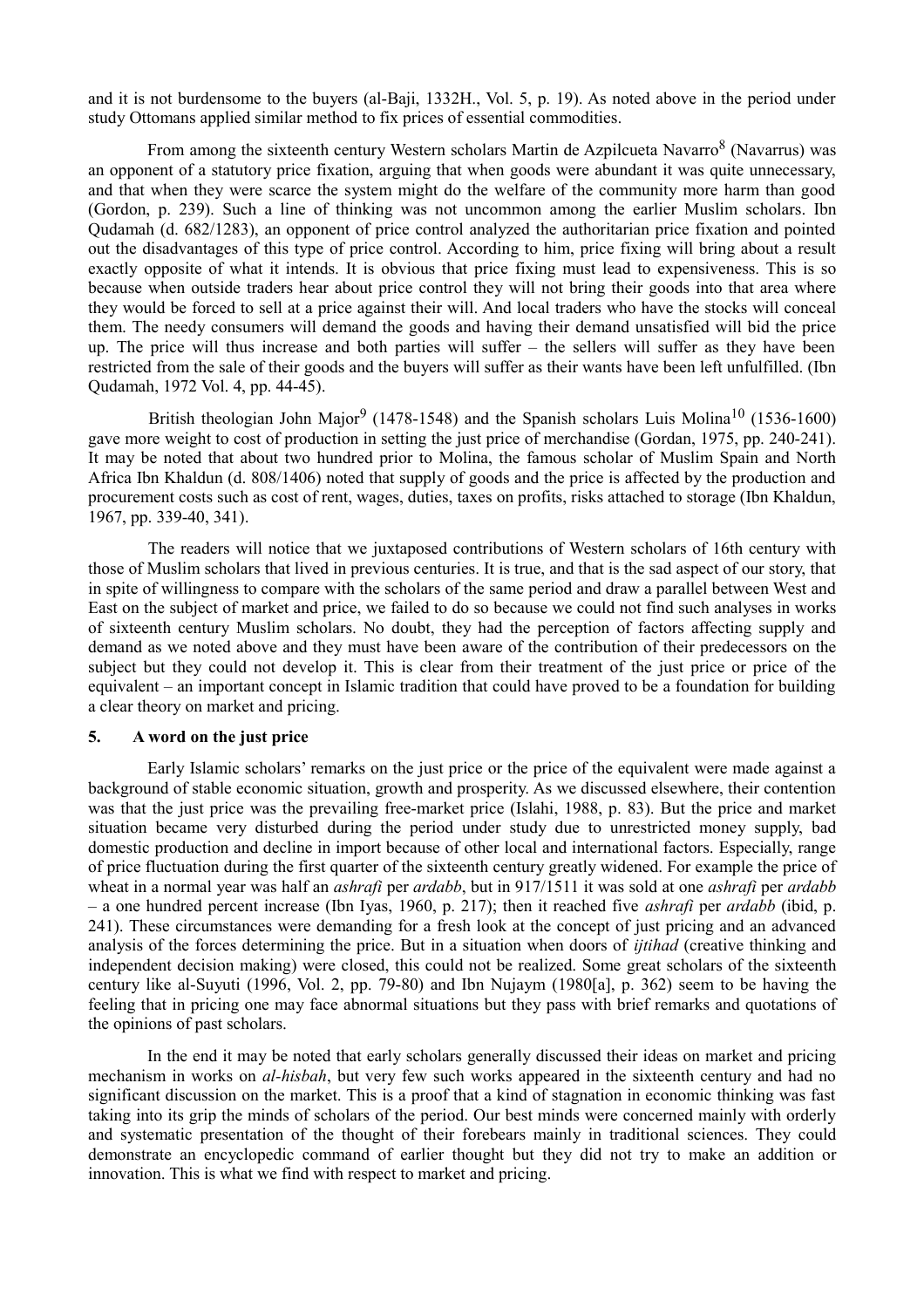# **Endnotes**

<sup>1.</sup> About the pricing mechanism which is key to the market economy, Schumpeter says: "As regard the theory of mechanism of pricing, there is very little to report before the middle of the eighteenth century. The contributions of even the brightest lights, such as Barbon, Petty, Locke, do not amount to much, and the vast majority of the Consultant Administrators and Pamphleteers of the seventeenth century were content with the kind of theory they found or could have found in Pufendorf. They attended to practical problems of regulative policy, but the analytic side they took largely for granted and were slow to realize the need for rigorous conceptualization and proof (Schumpeter, 1997, P. 305).

<sup>2.</sup> For a survey of the opinions of these scholars one may refer to Islahi, 2005, pp. 27-30.

<sup>3.</sup> For a detailed discussion on Ibn Taymiyah's concept of pricing mechanism refer to Islahi, 1986, pp. 55-66 and for a brief comparison between his ideas and those of Ibn Khaldun on market forces see pp. 246-47.

<sup>4.</sup> For detailed analysis of Ibn Taymiyah's views on price regulation refer to Islahi, 1988, pp. 93-101.

<sup>5.</sup> '*narkh*' a Persian equivalent of Arabic  $si'r$  = rate, price.

<sup>6.</sup> Thomas de Vio, Cardinal Cajetan (1468-1534) was one of the leading figures who revived Thomastic ideas who belonged to Italian Dominican Order and was elected General of this Order in 1508.

<sup>7.</sup> Domingo de Soto (1494/1560), a Spanish Dominican and one of those who laid the foundation for the intellectual pre-eminence of the University of Salamanca.

8. Martin de Azpilcueta Navarro (Navarrus) was sometime professor at Toulouse, Cahors, Salamanca and Coimbra. He acted as counselor to the King of Portugal and later of Philip II of Spain.

9. John Major (1478-1548) was a British theologian.

 $10.$  Luis Molina (1536-1600) was a Spanish scholar.

# **Bibliography**

# **English**

**Barber, Bernard** (1977), p. 18). "Absolutization of the Market: Some Notes on how we get from there to here", in: Dworkin, Gerald *et al*., (1977), *Market and Morals*, Washington and London: Hemisphere Publishing Corporation, pp. 15-31.)

**Dworkin, Gerald** *et al***.,** (1977), *Market and Morals*, Washington and London: Hemisphere Publishing Corporation

**Gordon, Barry** (1975), *Economic Analysis Before Adam Smith*, New York, Barnes and Noble.

**Islahi, Abdul Azim** (2005), *Contributions of Muslim Scholars to the History of Economic Thought and Analysis*, Jeddah, Scientific Publishing Centre, KAAU.

**Islahi, Abdul Azim** (1988), *Economic Concepts of lbn Taimiyah*. The Islamic Foundation, Leicester, U.K.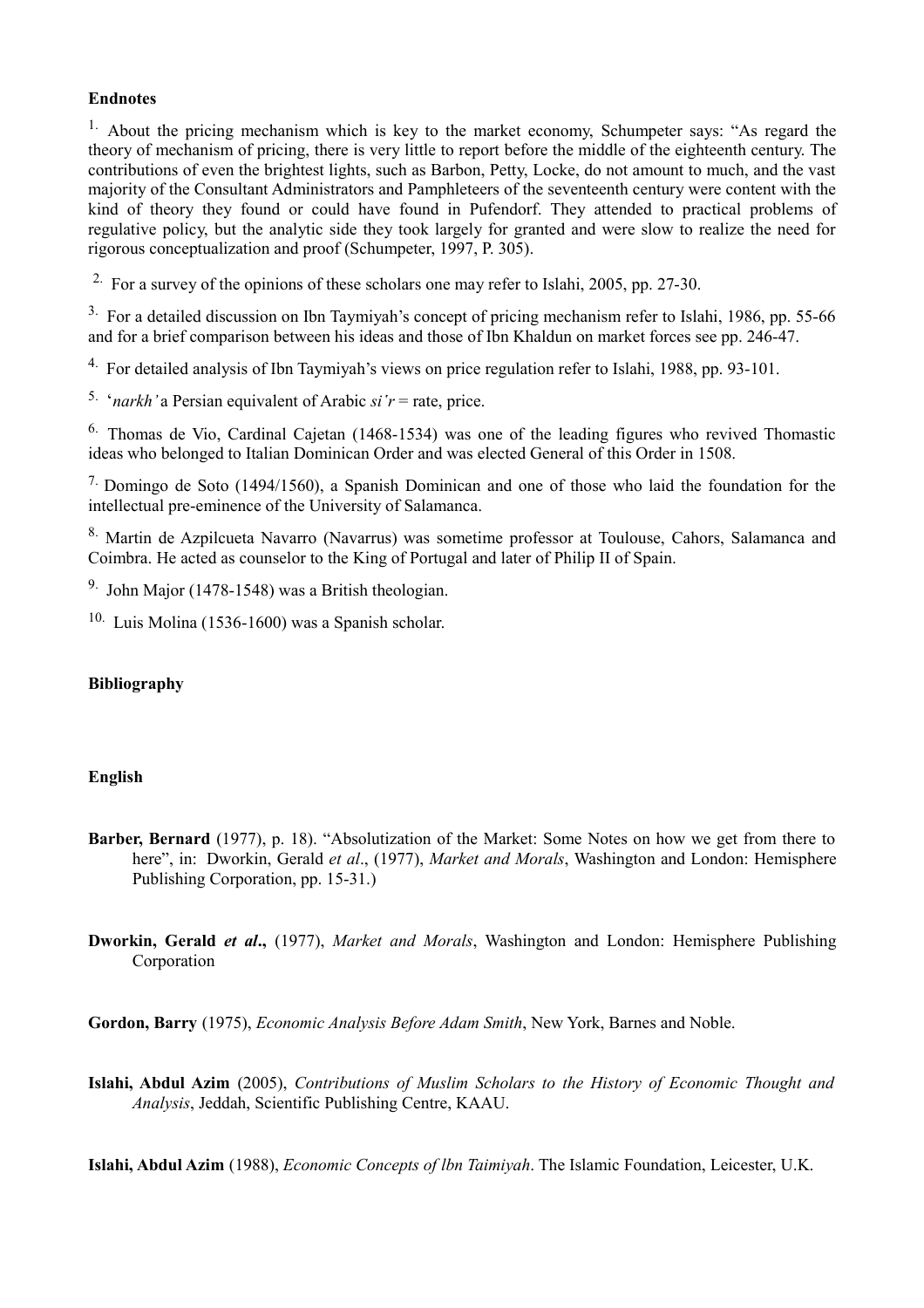- **Kutukoglu,** (1993) "*Narkh*" in *Encyclopaedia of Islam*, Leiden New York, E. J. Brill, New Edition, Vol. VII, pp. 964-965.
- **Schumpeter, Joseph A.** (1997), *History of Economic Analysis*, Great Britain, Oxford University Press, 1954, Reprint, London, Routledge. (page references are to reprint edition).
- **Smith, Adam** (1937), *An Inquiry into the Nature and Causes of the Wealth of Nations*, New York, The Modern Library.
- **Sweezy, Paul M**. (1942), *The Theory of Capitalist Development*, New York: Columbia University Press.

# **Arabic**

- **al-Baji, Abu'l-Walid** (1332 A.H.), *al-Muntaqa Sharh al-Muwatta*, Beirut, Dar al-Kitab al-Arabi.
- **al-Ghazzi, Najm al-Din** (1945), *al-Kawakib al-Sa'irah fi A`yan al-Mi'at al-`Ashirah*, edited by Jabbur, J. S., Beirut, American University Press.
- **Ibn Iyas, Muhammad b. Ahmad**, (1960) *Bada'i' al-Zuhur fi Waqa'i' al-Duhur,* Cairo: Lajnat al-Talif wa'l-Tarjamah.
- **Ibn Khaldun** (1967), *Muqaddimah of Ibn Khaldun,* (An Introduction to History) Translated by **Rosenthal, F**., New York, Princeton University Press.
- **Ibn Nujaym, Zayn al-Abidin b. Ibrahim** (1980), *al-Ashbah wa'l-Naza'ir `ala Madhhab Abi Hanifah,*  Beirut.
- **Ibn al-Qayyim** (1953) *al-Turuq al-Hukmiyah,* Cairo: Matba`ah al-Sunnah al-Muhammadiyah
- **Ibn Qudamah** (1972), *al-Mughni,* Beirut, Dar al-Kitab al-Arabi.
- **Ibn Taymiyyah** (1976), *al-Hisbah fi'l-Islam,* Cairo, Dar al-Sha'b. English translation by Holland, Muhtar (1982), *Public Duties in Islam: The Institution of the Hisbah*, Leicester, The Islamic Foundation.
- **Ibn Taymiyah** (1963), *Majmu` Fatawa Shaykh al-Islam Ahmad Ibn Taymiyah*, edited by al-Najdi, Abd al-Rahman b. Muhammad, Al-Riyad, Matabi` al-Riyad